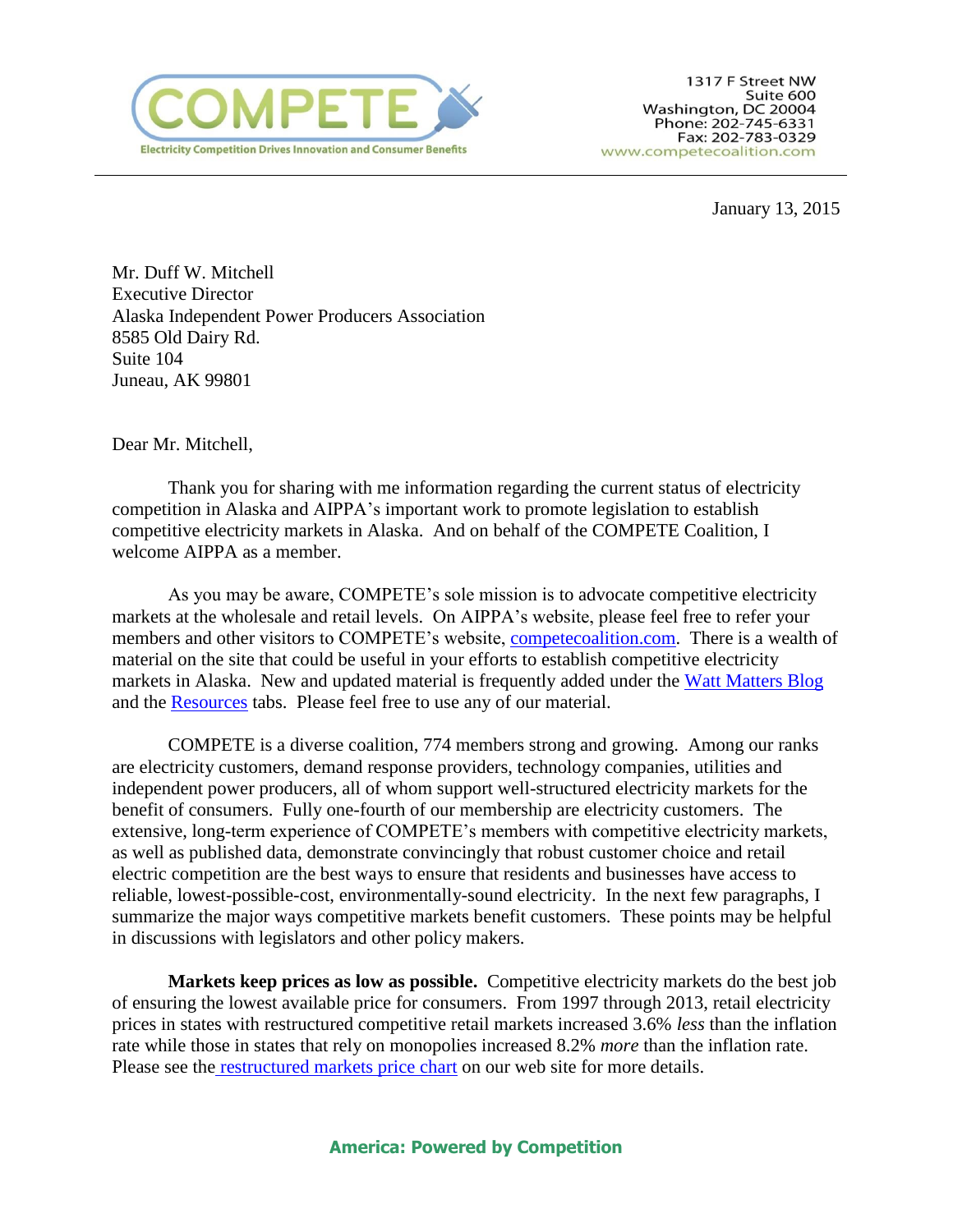**Markets empower consumers.** Electricity is one of business' largest operating costs, and control of electricity costs enhances growth and profitability. Competitive electricity markets give customers the flexibility to choose a supplier that best meets their respective business goals, with targeted service offerings providing choices on price, reliability, generation portfolio mix, risk management, and other specific product and service features. Markets also allow customers to better manage financial risk. In contrast to monopoly utility companies that are guaranteed recovery of their costs from captive customers, competitive service providers must offer superior service at a better prices and bear investment risks themselves.

These market features produce substantial savings on electricity costs that allow commercial and industrial users of electricity to maintain lower prices for their own customers and to invest in their own businesses. For example, customers in Illinois have saved \$37 billion since shopping was allowed in 1997; \$19 billion of those savings were by commercial and industrial customers. These savings were reported in a [2014 report by the Illinois Chamber of](http://www.ima-net.org/storage/Illinois%20Energy%20Reform%20Feb%202014.pdf)  [Commerce a](http://www.ima-net.org/storage/Illinois%20Energy%20Reform%20Feb%202014.pdf)nd others.

**Markets promote innovation.** Competitive electricity markets facilitate innovative demand response resources, which have flourished in these markets. Demand response providers have introduced product and service innovations allowing consumers to reduce or modify their electricity consumption to control their electricity use and costs. This helps to keep prices down and avoids the need to build expensive new generating plants. Competitive markets also provide a superior platform for the emerging Smart Grid technologies that will enable customers to take advantage of the market's transparent price signals and make smart consumption and investment decisions.

**Markets help attain environmental goals.** In a [Joint Statement of General Principles,](http://www.competecoalition.com/files/EDF%20COMPETE%20Joint%20Statement%20FINAL.pdf) the Environmental Defense Fund joined COMPETE in recommending "market-based mechanisms both to encourage the efficient operation and use of existing and new resources and to achieve environmental improvements through conservation and biddable demand response." In Pennsylvania, the American Lung Association advocated that customers switch to competitive electricity suppliers offering clean wind energy. And retail electric competition is an efficient way to attain renewable energy goals. Retail suppliers compete with each other and thus have an incentive to procure renewable energy efficiently. Accordingly, the market will determine which renewable energy resources meet renewable energy goals at the least cost.

**Consumers favor competitive electricity markets.** A [COMPETE report](http://www.competecoalition.com/files/Compete%20Coalition%20Report%202012.pdf) showed that in the 17 states and the District of Columbia where retail competition is allowed, competitive providers supply 68% of eligible non-residential demand and more than 31% of residential demand. The report also shows that during the economic slowdown between 2008 and 2011 when electricity usage in the continental U.S. declined, the electricity demand served competitively increased by 40%, and the number of customers served under retail choice grew by over 53%. And surveys in various parts of the U.S. found strong support for competitive retail electricity markets.

Because of the value of electricity markets to customers, COMPETE promotes competitive electricity markets and opposes policies that threaten the sustainability of existing markets. To provide clarity and guidance to those endeavors, COMPETE has adopted a set of [Principles for Well-Functioning Competitive Electricity Markets](http://www.competecoalition.com/files/COMPETE%20Market%20Principles.pdf) that are reflected in all of COMPETE's positions and activities. These principles and their rationales may be useful to AIPPA in policy discussions.

## **America: Powered by Competition**